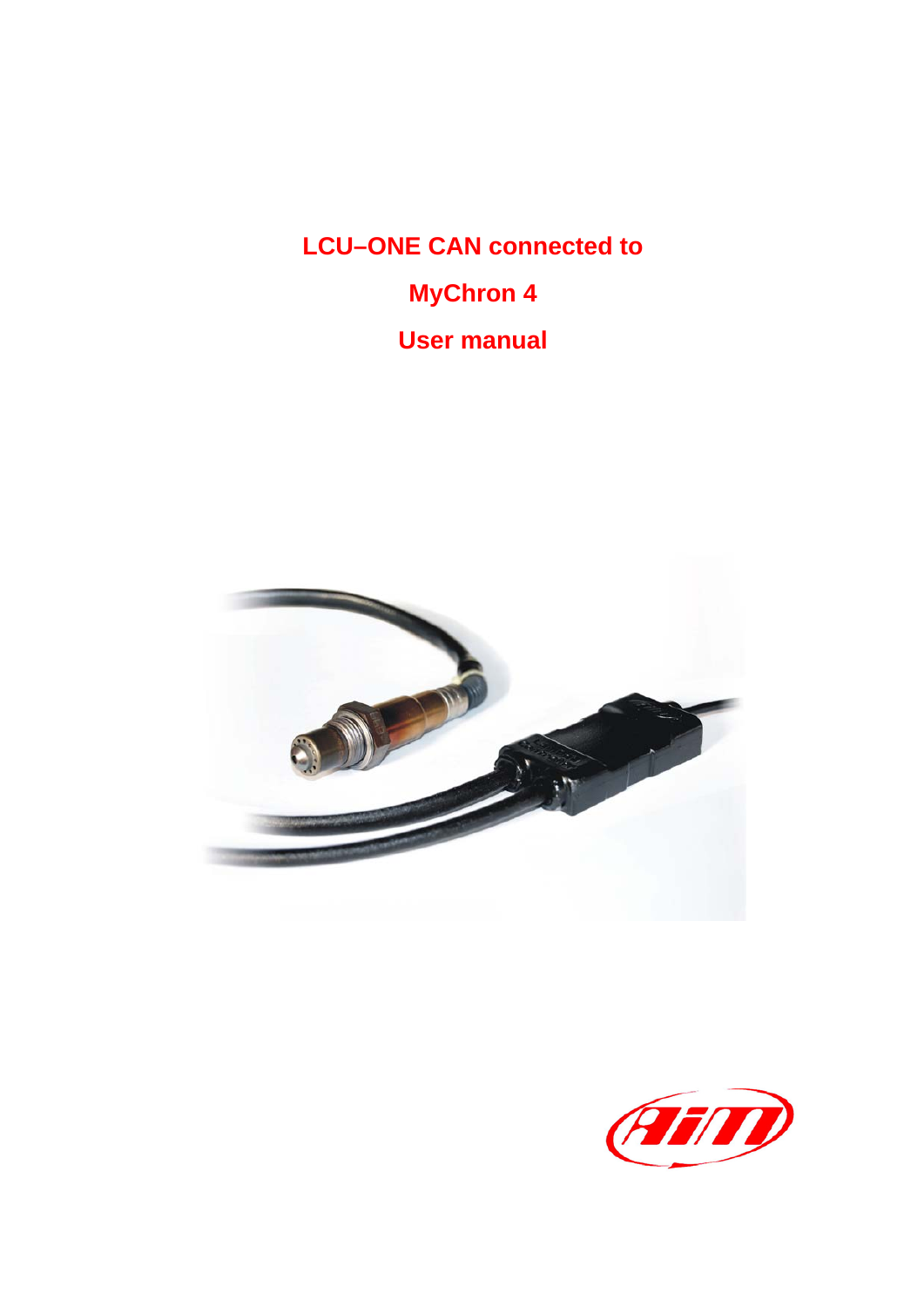

### **INDEX**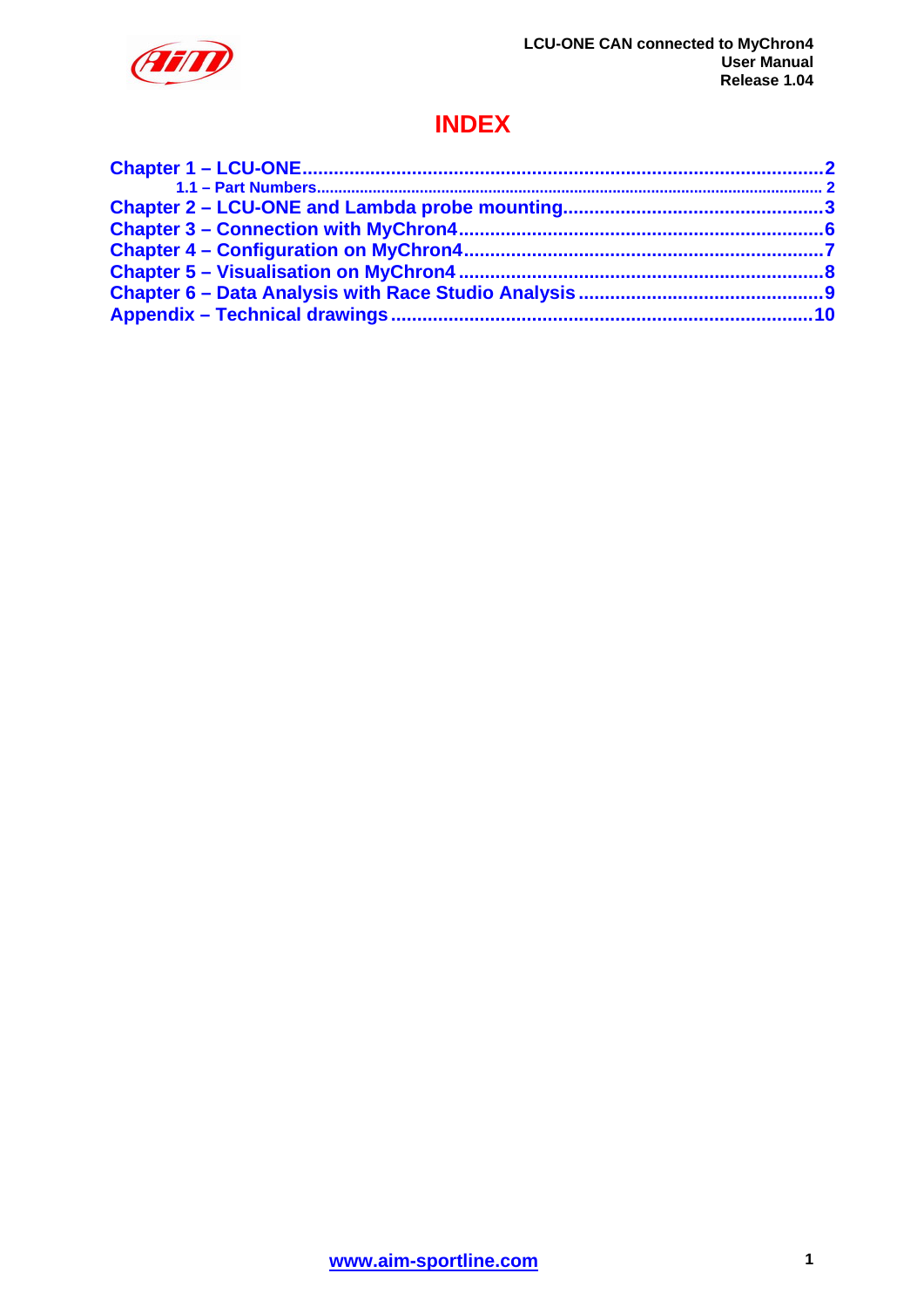<span id="page-2-0"></span>

### <sup>0</sup>**Chapter 1 – LCU-ONE**

**LCU-ONE** is a lambda controller unit for wide band BOSCH LSU 4.9 lambda probe; it fits petrol (2 and 4 strokes), diesel and methane engines as well as alcohol based fuel engines. It is intended to check lambda probe proper working as well as to transmit the Air/fuel ratio values providing **MyChron4** with lambda values through the CAN bus.

Lambda value is defined as: **LAMBDA= (A/F)/(A /F) Stoichiometric**

where:

 $A =$  incoming parts of air;

 $$ 

**A/F Stoichiometric** = parts of air needed to burn Stoichiometric F;

Speaking about gasoline, for example, it needs 14,57 parts of air to completely burn a part of gasoline, obtaining Lambda value  $= 1$  read by the probe.

LCU-ONE controller can detect lambda values in a range of 0.65 to 1.6 (free air).

#### **It is reminded that LAMBDA value lower than 1 means a rich mixture, while LAMBDA value higher than 1 means a lean mixture.**

Wide band Lambda probes need to be heated to work properly and not poison with exhaust gas; LCU-ONE controller precisely manages the probe heater so to keep temperature value in the optimum working range.

Lambda probe used with **LCU-ONE** controller becomes very hot (around 700-800 °C, 1292-1472 °F) during its working period, it is thereby necessary **AVOIDING**:

- **touching it**.
- **placing it in contact with inflammable stuff or fuel**.

**Please note: disrespect of these precautions can cause shocks, burnings or explosions.** 

### <sup>7</sup>**1.1 – Part Numbers**

**LCU-ONE CAN** part numbers are:

- **Controller LCU-ONE** (Complete kit with Lambda probe) **X08LCU03K0**;
	-
- **BOSCH LSU 4.9 Lambda probe X05LSU490**.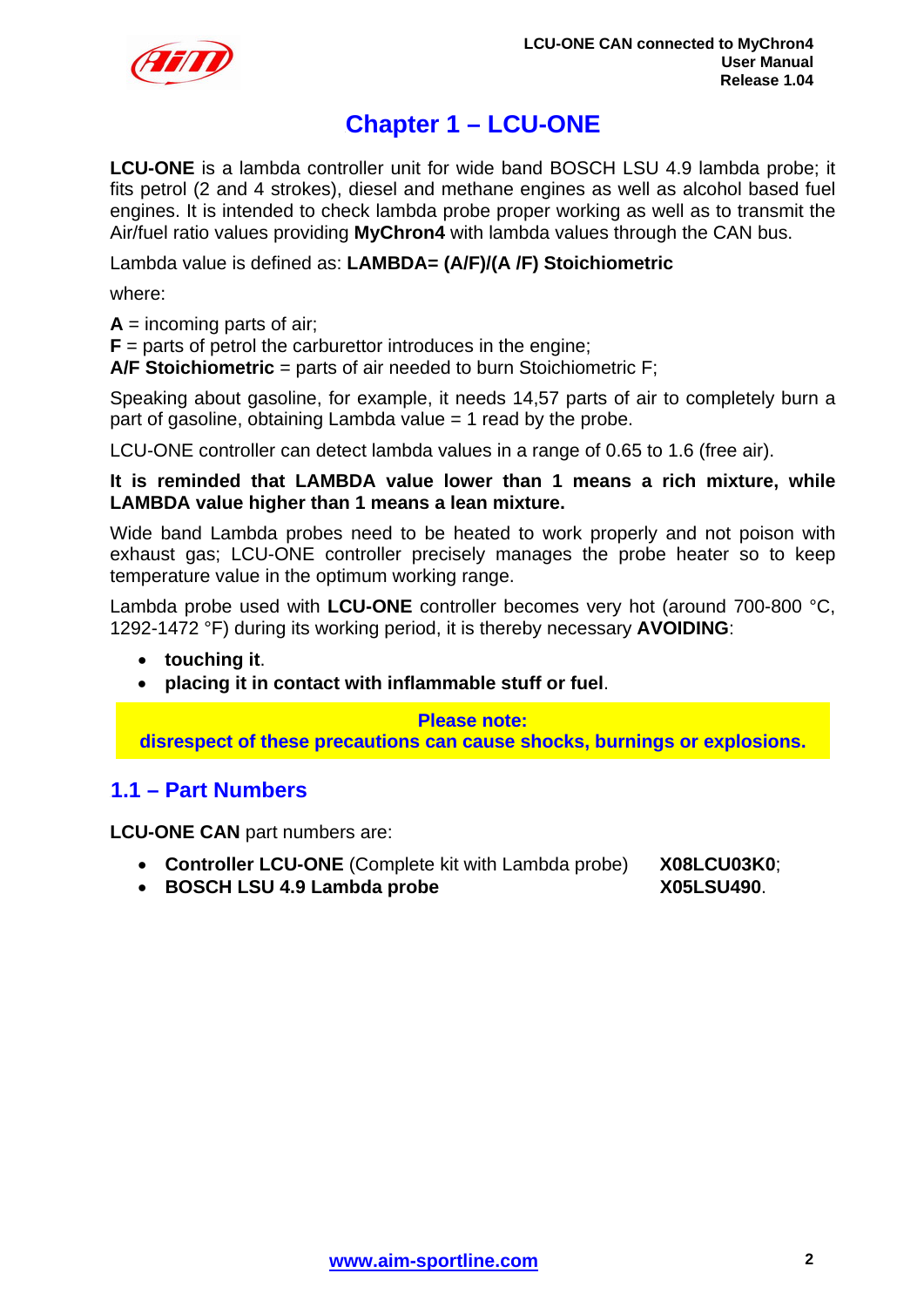<span id="page-3-0"></span>

### <sup>1</sup>**Chapter 2 – LCU-ONE and Lambda probe mounting**

**LCU-ONE** controller should be installed in a flat location and far from heat sources; it should be mounted steady using the suited bracket.

The wiring has to be arranged so to avoid it passing near to heart sources.

BOSCH LSU 4.9 Lambda probe should be installed on the vehicle exhaust pipe using a specific adaptor that comes with the kit and should be weld on the same pipe. The probe should be sufficiently near to the engine.

Probe working temperature should not exceed 900°C (1652°F) and it should not be exposed to the free flame coming from the exhaust system.

Probe installation angle should be of at least 10° to avoid liquid condensation stuff to come in contact with the probe, polluting it.



Once the probe installed, it is reminded to pay attention not to let the cable pass near to excessive heat sources (the exhaust pipe for example).

Bosch LSU 4.9 probe auto-calibrate and no calibration is thereby required to the user.

**Solvents or additives should not be used to clean the probe connector. To protect the probe we would suggest to remove it from the kart when cleaning the vehicle to avoid polluting the probe with detergents.** 

It is reminded to never switch the vehicle on with Lambda probe installed and not connected to a correctly working **LCU-ONE** controller: a probe not heated and exposed to exhaust gas would be irremediably damaged.

**N.B. BOSCH LSU 4.9 Lambda probe has been designed to be used with unleaded or diesel engine: it can be used with other kind of engines too but its duration needs to be verified by the user with specific tests.**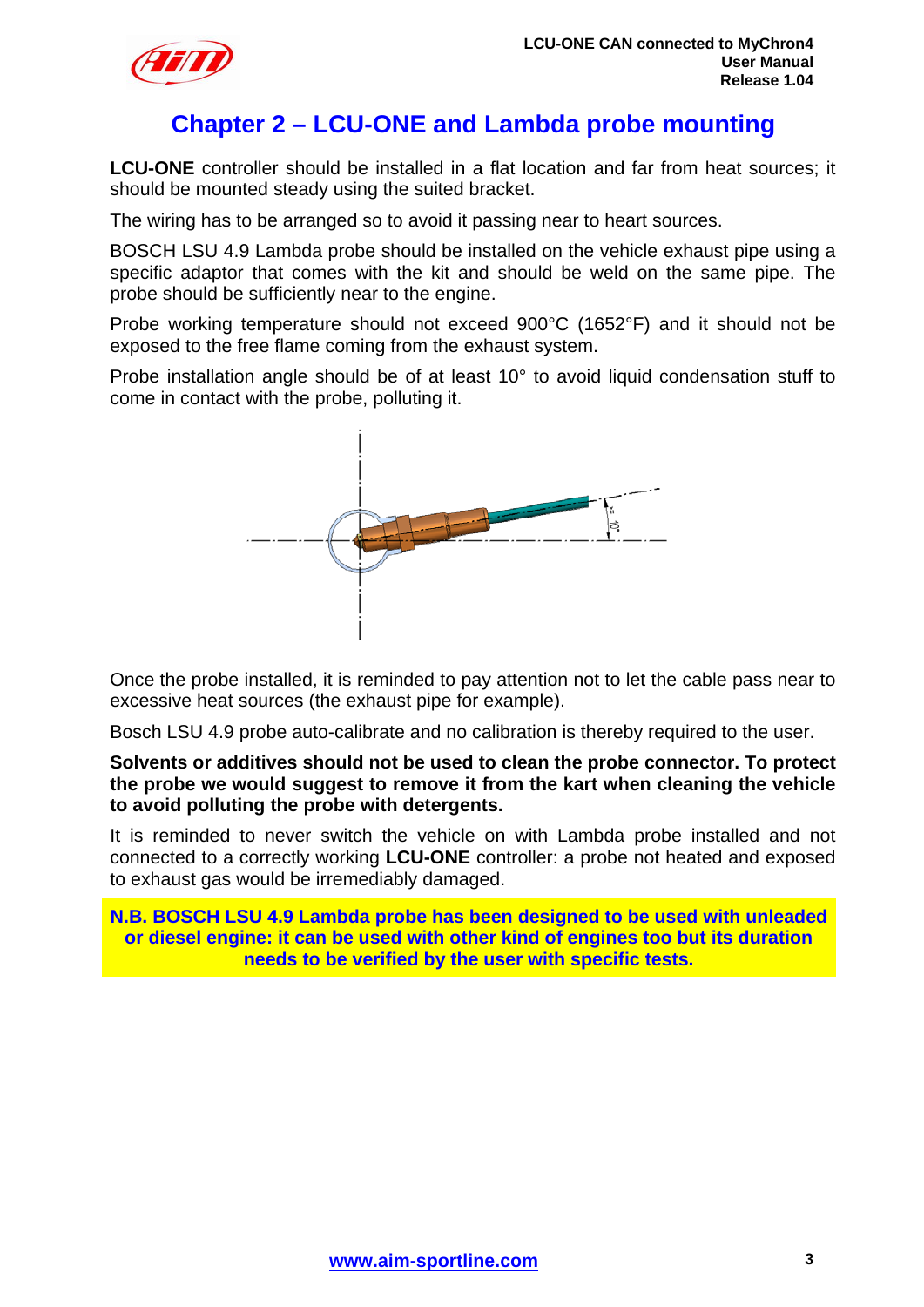

We would suggest to install Lambda controller and the related probe as shown in the following figures.

It is suggested to place LCU-ONE highlighted below under the kart number plate:



Let the power cable (**2**) and the probe cable (**1**) pass around the steering wheel castle.

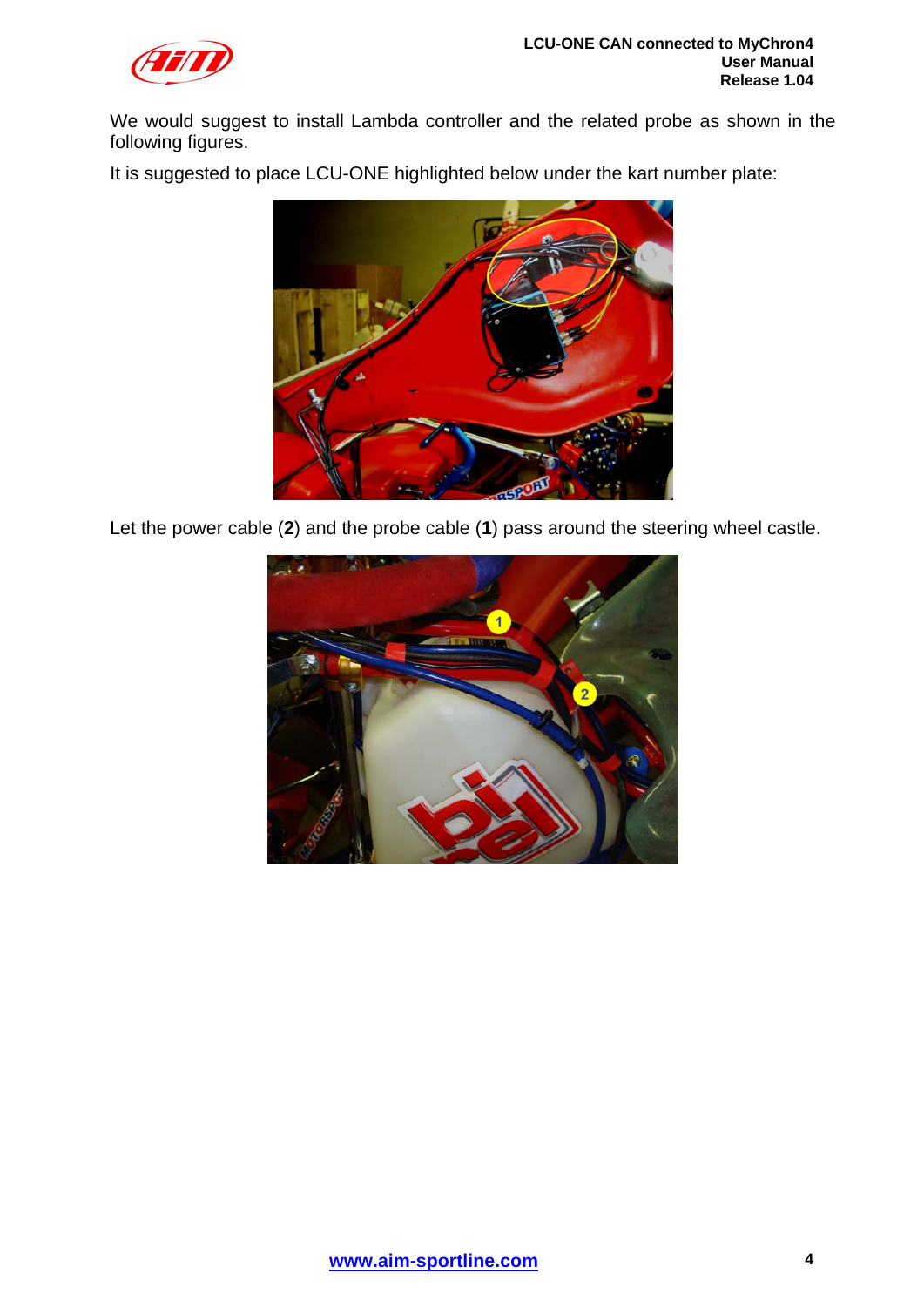

Probe cable should be fixed to the driver seat as in the figure below:



The probe should be inserted in the most suitable location of the exhaust pipe. We would suggest to install it in the exhaust pipe flexible tube (see figures below):





Lambda Probe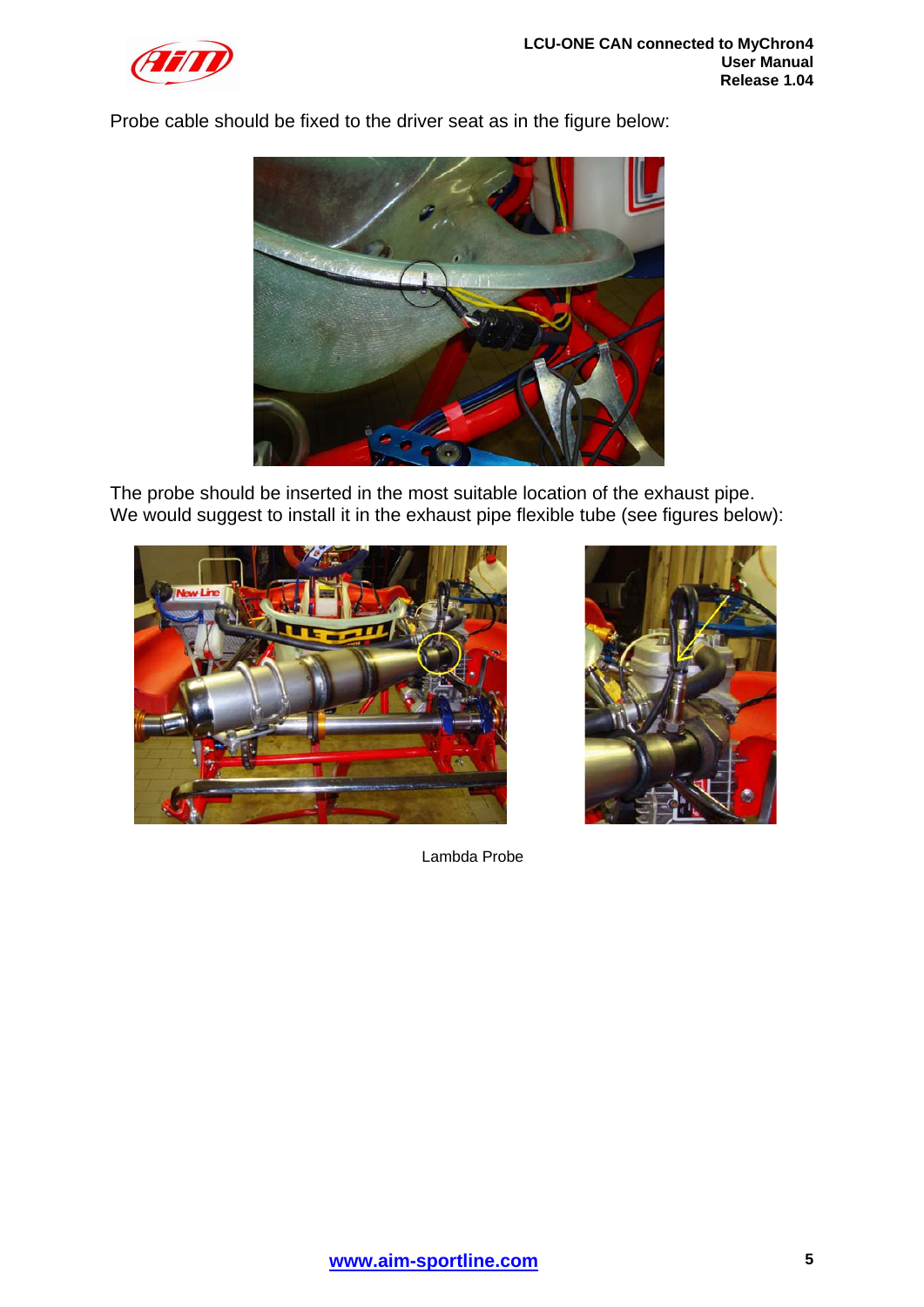<span id="page-6-0"></span>

### <sup>2</sup>**Chapter 3 – Connection with MyChron4**



Connecting Lambda controller to **MyChron4**, the system automatically switches on and recognises the peripheral at start up.

### **Warning: connect LCU-ONE CAN to MyChron4 OFF.**

In the figure above, **LCU-ONE CAN** controller is connected to **MyChron4** through **Data Hub**, the CAN connections multiplier.

In case the only available peripheral is **LCU-ONE CAN**, it can be connected directly to MyChron4 through the back connector labelled as EXP/PC.

Though the system is powered through Lambda controller connected to the battery, it is suggested to leave in **MyChron 4** and in the possible **eBox** the related internal batteries.

Lambda controller switches automatically off when **MyChron4** is switched off.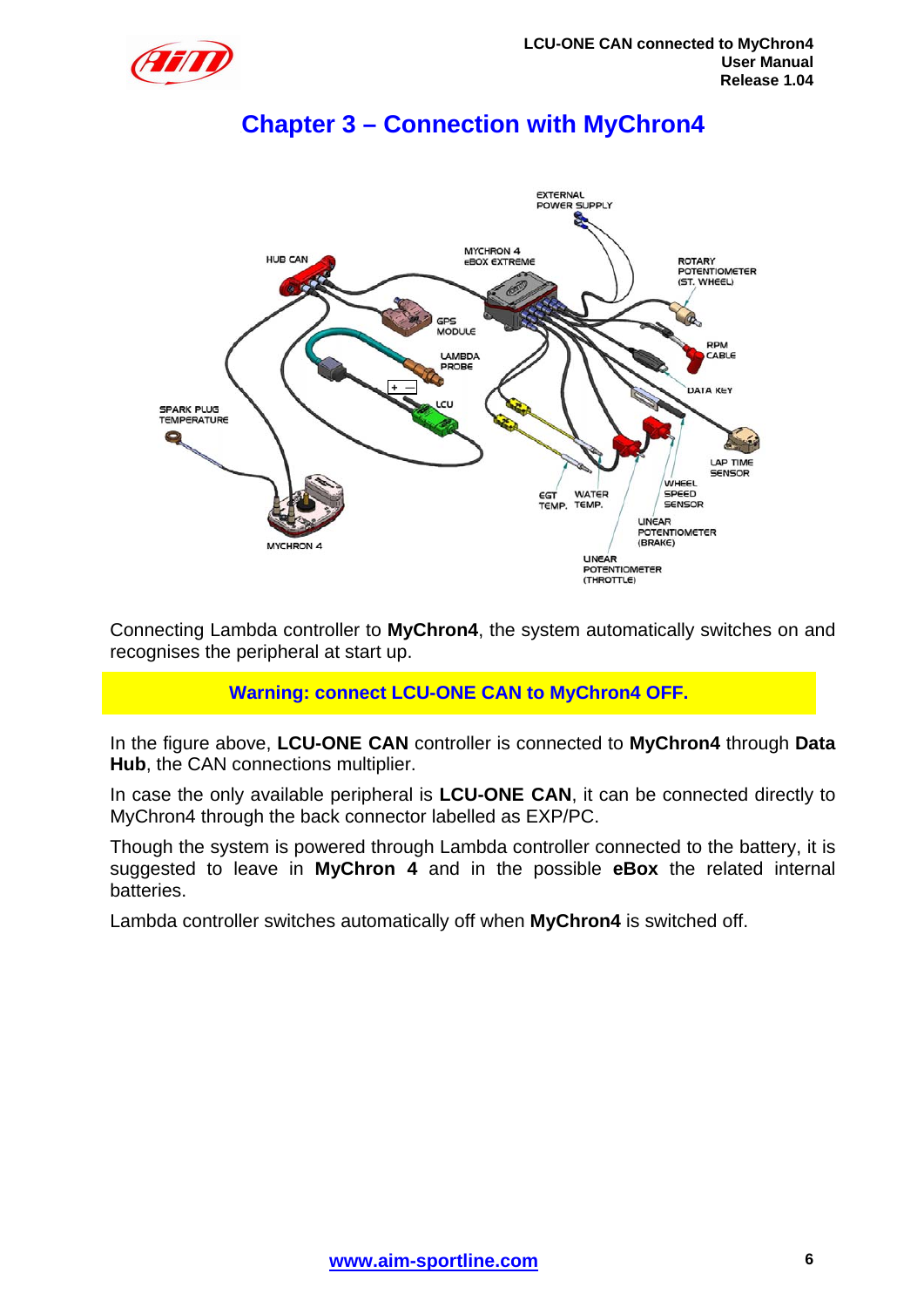<span id="page-7-0"></span>

## <sup>3</sup>**Chapter 4 – Configuration on MyChron4**

The only configuration needed to better use **MyChron4** is choosing the temperature channel shown together with **LAMBDA** value.

Press Menu button selecting **Configuration** icon:



Afterwards select **temperatures setup** icon:



This window appears:



Using left buttons ("UP"/"DOWN") select "Temp with Lambda" row.

Pressing "ENTER" the desired input is set.

Available options are:

- **M4 T1**: MyChron4 Temperature;
- **M4 T2**: MyChron4 2<sup>nd</sup> Temperature (only 2T version);
- **eBoxT1**: eBox 1<sup>st</sup> Temperature (assuming this peripheral is connected);
- **eBoxT2**: eBox 2<sup>nd</sup> Temperature (assuming this peripheral is connected);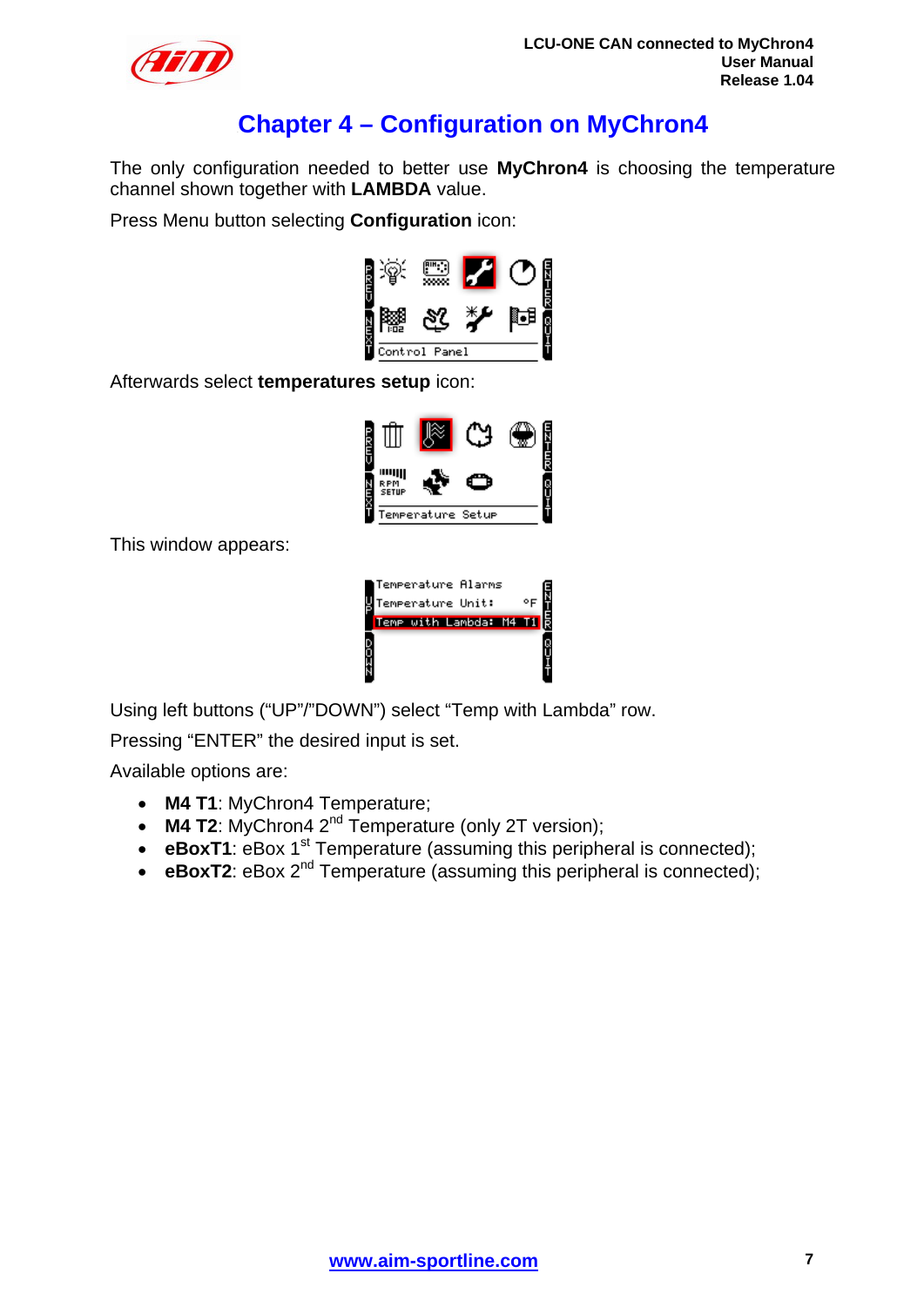<span id="page-8-0"></span>

### <sup>4</sup>**Chapter 5 – Visualisation on MyChron4**

Switching **MyChron4** on Lambda controller is recognised at start up and probe WarmUp procedure starts. During this period the controller takes the probe to its working temperature (until around 780 °C – 1436 °F).

During warmup (around 20-30 seconds), displayed lambda value is 1.00.

When the probe is 100% working, displayed value turns, with the engine off, into 1.60 (free air value).

Clicking on **MyChron4** ">>/OFF" button the system switches from temperature visualisation to lambda visualisation, following this visualisation order:

**1st page**: MyChron4 temperature (2 values for MyChron4 2T)

**2nd page**: eBox temperature (if present)

**3rd page**: selected temperature between these in input and Lambda value (as shown below);

After the third page the system comes back to the first one. Here below is shown where temperatures are shown.



Pressing "ON/VIEW" Lambda controller diagnosis page is shown:

|         | Lambda Data |  |  |
|---------|-------------|--|--|
| Lambda: | 1.600       |  |  |
| Temp:   | 775 °C      |  |  |
| Diasn:  | Senson OK   |  |  |

It shows lambda value, lambda temperature and diagnosis. The last can be:

- **Sensor OK**: probe status is OK
- **Sensor Open**: the probe is not connected to the controller and the circuit is open
- **Sensor Fault**: short circuit on the wiring

During the session, lambda value page showa lambda value (**1**) and the selected temperature (**2**).

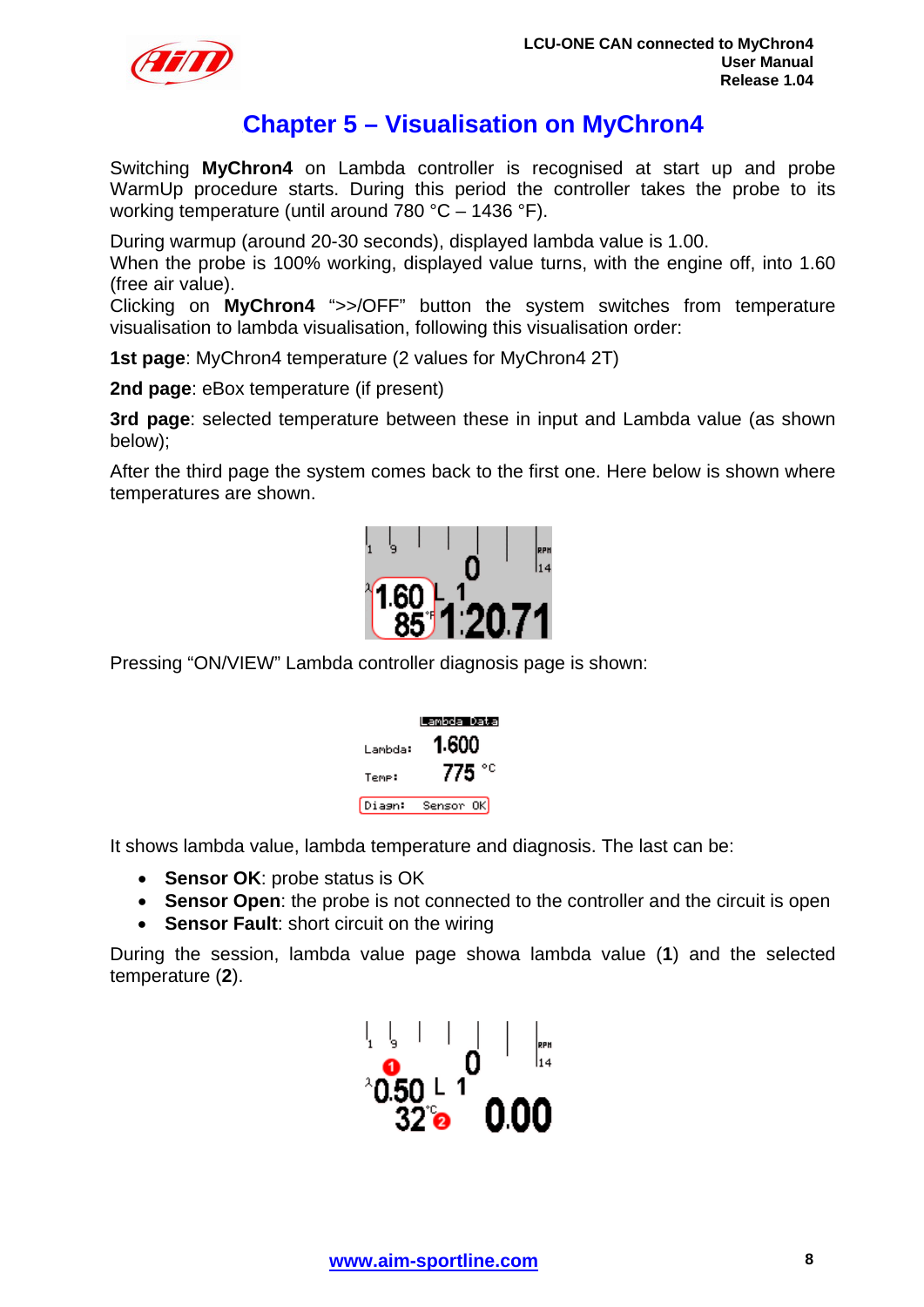<span id="page-9-0"></span>

### <sup>5</sup>**Chapter 6 – Data Analysis with Race Studio Analysis**

During data analysis, the presence of Lambda controller adds two channels to Measures and laps toolbar (as shown in the figure below):

Lambda : shows lambda value recorded during the session; **Lambda\_Temp**: indicates the probe internal temperature while working;

| Misure e giri             |       |      |  |  |
|---------------------------|-------|------|--|--|
| Misure<br>Giri<br>Modelli |       |      |  |  |
| <b>LONATO NICO</b>        | 13    | 14   |  |  |
| Engine                    | 10448 | 9819 |  |  |
| Datalogger_Temp           | 2     | 2    |  |  |
| Battery                   | 11.9  | 11.9 |  |  |
| Lambda                    | 0.92  | 0.96 |  |  |
| Lambda Temp               | 778   | 783  |  |  |

To better analyse carburettor values, we would suggest you to show XY diagram of Lambda probe with RPM values on abscissa axle and Lambda values on ordinate axle of the graph.

In this way a more immediate reading of carburation status will be available.



At [www.aim-sportline.com](http://www.aim-sportline.com/), "Download Area", "On-track sessions" Pdf documents concerning track tests and related data analysis for a correct use of **LCU-ONE CAN** with **MyChron4** are available.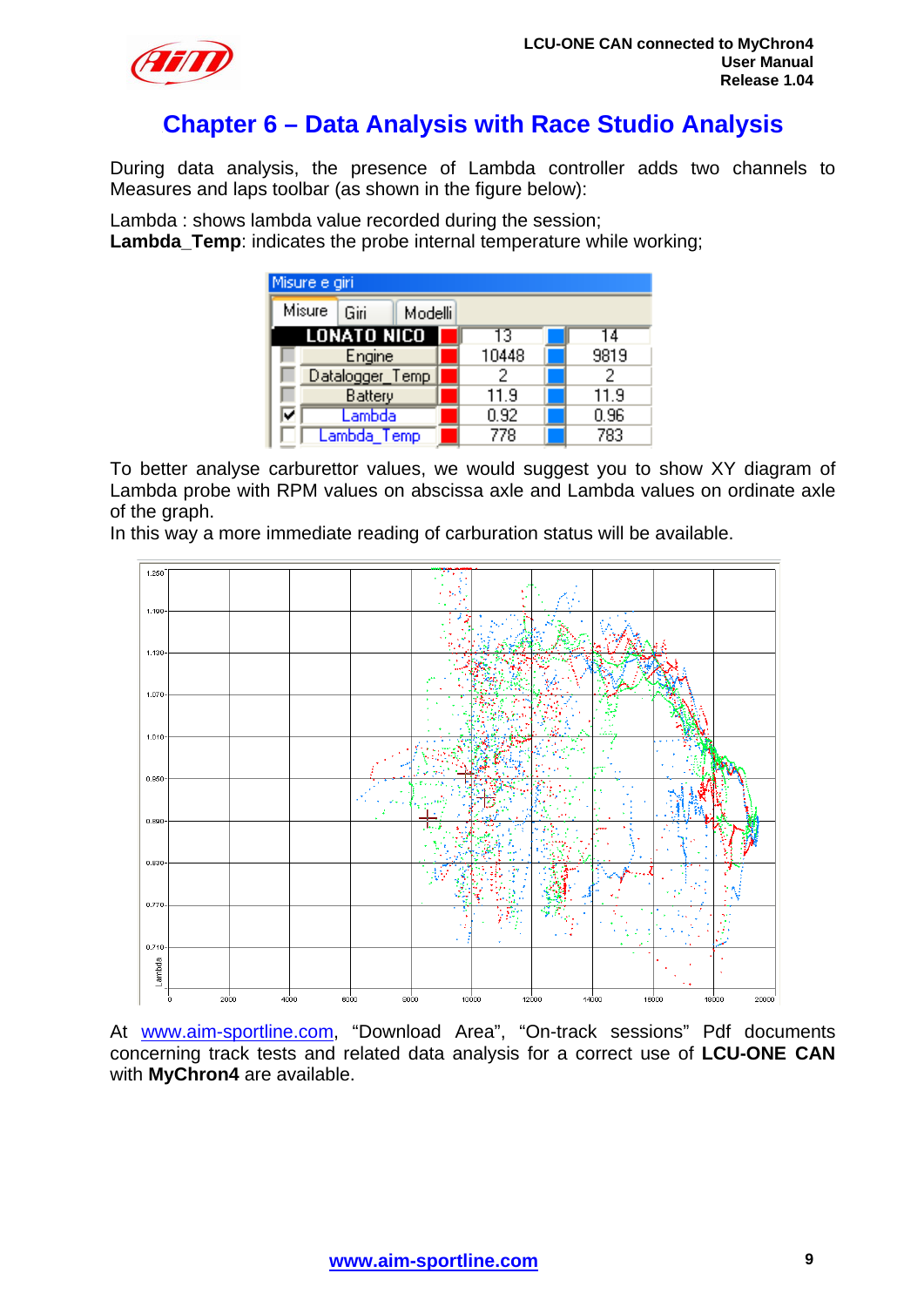<span id="page-10-0"></span>

# <sup>6</sup>**Appendix – Technical drawings**